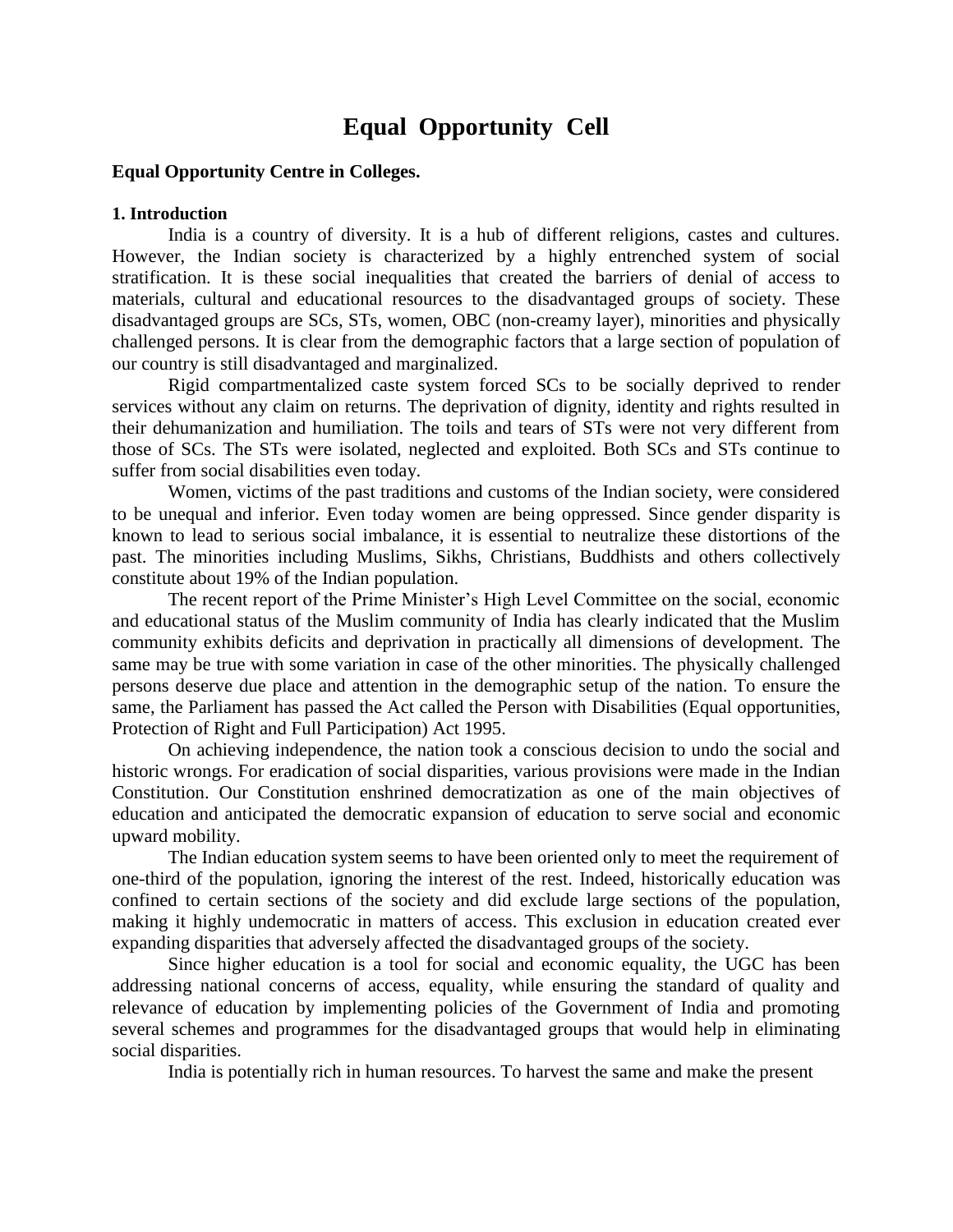education system inclusive, the degree of democratization of higher education has to be increased to a large extent. Further colleges should become more responsive to the needs and constraints of the disadvantaged social groups.

### **2. Aims and Objectives**

To oversee the effective implementation of policies and programmes for disadvantaged groups, to provide guidance and counseling with respect to academic, financial, social and other matters and to enhance the diversity within the campus.

## **3. Functions**

- i. To ensure equity and equal opportunity to the community at large in the college and bring about social inclusion.
- ii. To enhance the diversity among the students, teaching and non-teaching staff population and at the same time eliminate the perception of discrimination.
- iii. To create a socially congenial atmosphere for academic interaction and for the growth of healthy interpersonal relationships among the students coming from various social backgrounds.
- iv. To make efforts to sensitize the academic community regarding the problems associated with social exclusion as well as aspirations of the marginalized communities.
- v. To help individuals or a group of students belonging to the disadvantaged section of society to contain the problems related to discrimination.
- vi. To look into the grievances of the weaker section of society and suggest amicable solution to their problems.
- vii. To disseminate the information related to schemes and programmes for the welfare of the socially weaker section as well as notifications/memoranda, office orders of the Government, or other related agencies/organizations issued from time to time.
- viii. To prepare barrier free formalities/procedures for admission/ registration of students belonging to the disadvantaged groups of society.
- ix. To establish coordination with the Government and other agencies/organizations to mobilize academic and financial resources to provide assistance to students of the disadvantaged groups.
- x. To organize periodic meetings to monitor the progress of different schemes.
- xi. To adopt measures to ensure due share of utilization by SC/ST in admissions, recruitments (teaching and non-teaching posts) and to improve their performances.
- xii. To sensitize the college on the problems of SC/ST and other disadvantaged groups.

## **4. Advisory Committee**

There shall be an Advisory Committee with the Principal as Chairperson and three other members including an Adviser, to review the implementation of various schemes and programmes for the welfare of the disadvantaged and marginalized groups of the society and other related activities undertaken by the college as well as implementation of reservation policy in admission and recruitment for SC, ST, PH, OBC (non-creamy layer) and others, if any. The Committee should meet at least once in four months and action taken on decisions is to be